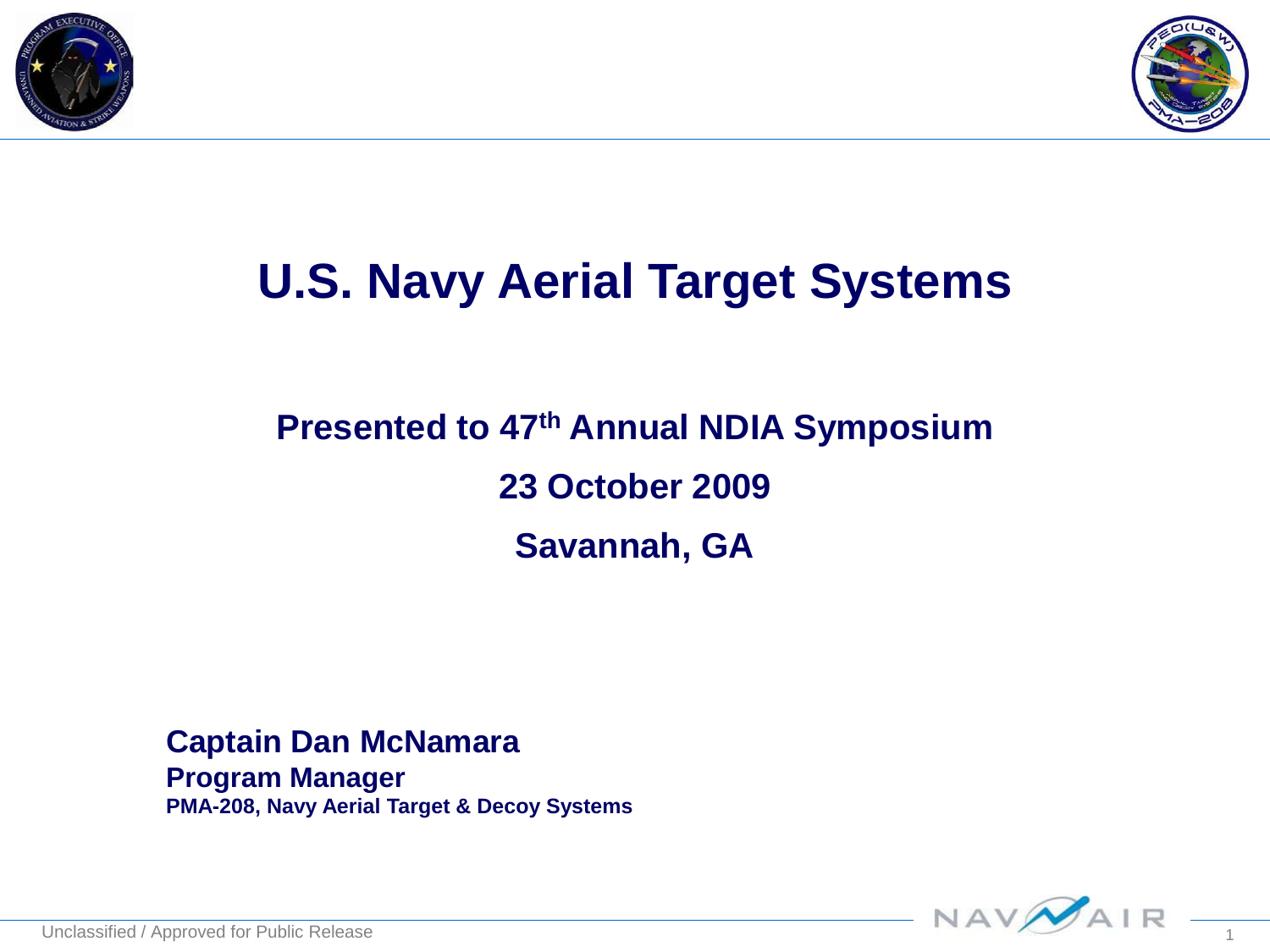





- **Product Line**
- **Operating Sites**
- **Supersonic Targets**
- Subsonic Targets
- Full Scale Targets
- Target Control System
- Foreign Military Sales
- **Challenges**

![](_page_1_Picture_11.jpeg)

![](_page_1_Picture_12.jpeg)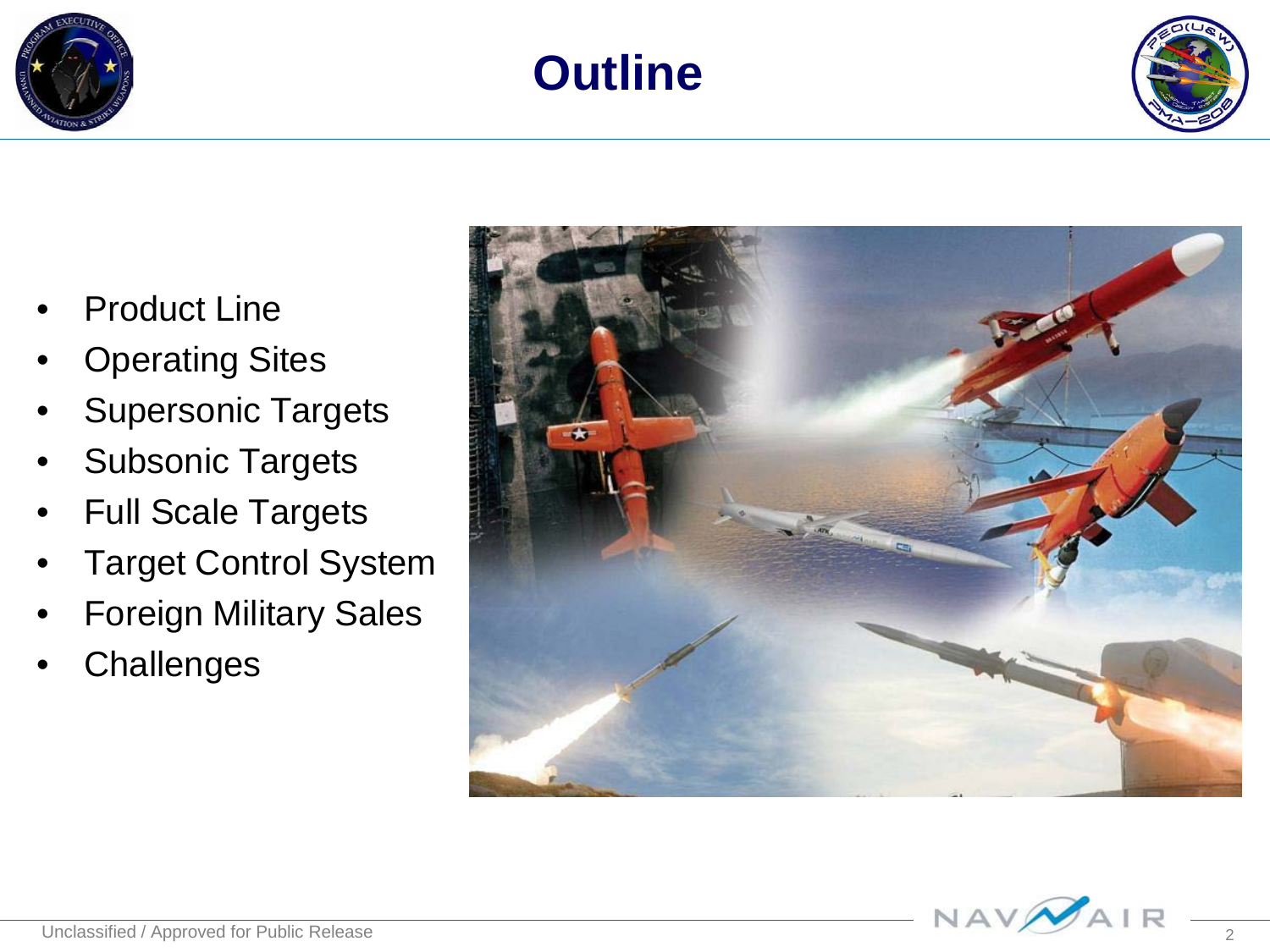![](_page_2_Picture_0.jpeg)

### **PMA-208 Target Product Lines**

![](_page_2_Picture_2.jpeg)

![](_page_2_Figure_3.jpeg)

![](_page_2_Picture_4.jpeg)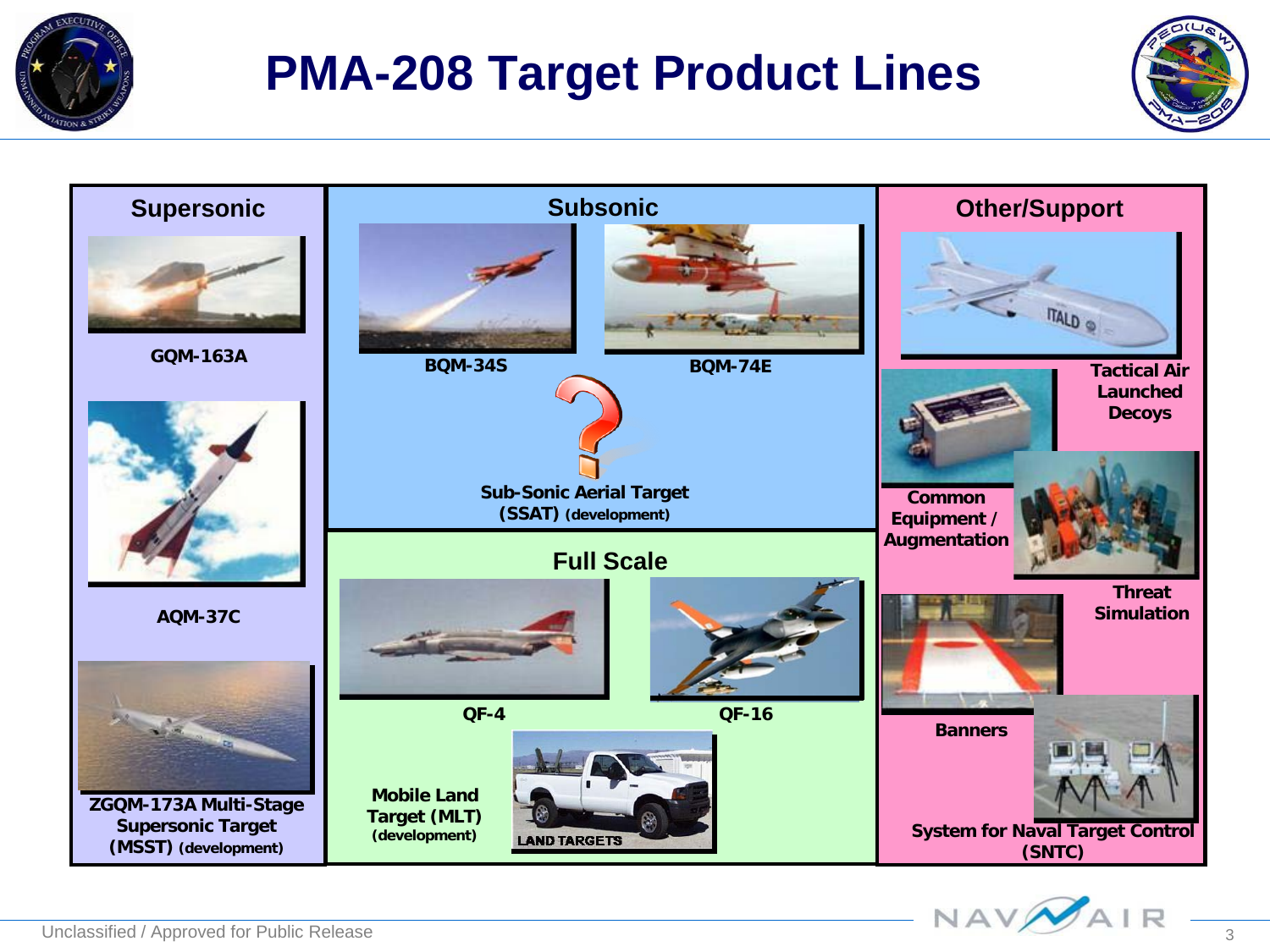![](_page_3_Picture_0.jpeg)

### **Operating Sites**

![](_page_3_Picture_2.jpeg)

**GQM-163 capability scheduled to stand up in2010 on the following ranges:**

- **Pacific Missile Range Facility Hawaii - Levant Island France (via FMS case)**

![](_page_3_Picture_5.jpeg)

#### **BQM-34 AQM-37 BQM-74**

**SSAT (objective)**

![](_page_3_Picture_8.jpeg)

**BQM-34 BQM-74**

**SSAT (threshold)**

**GQM-163**

#### **ZGQM-173 (threshold)**

![](_page_3_Picture_14.jpeg)

**BQM-34**

**BQM-74**

**SSAT (threshold)**

![](_page_3_Picture_18.jpeg)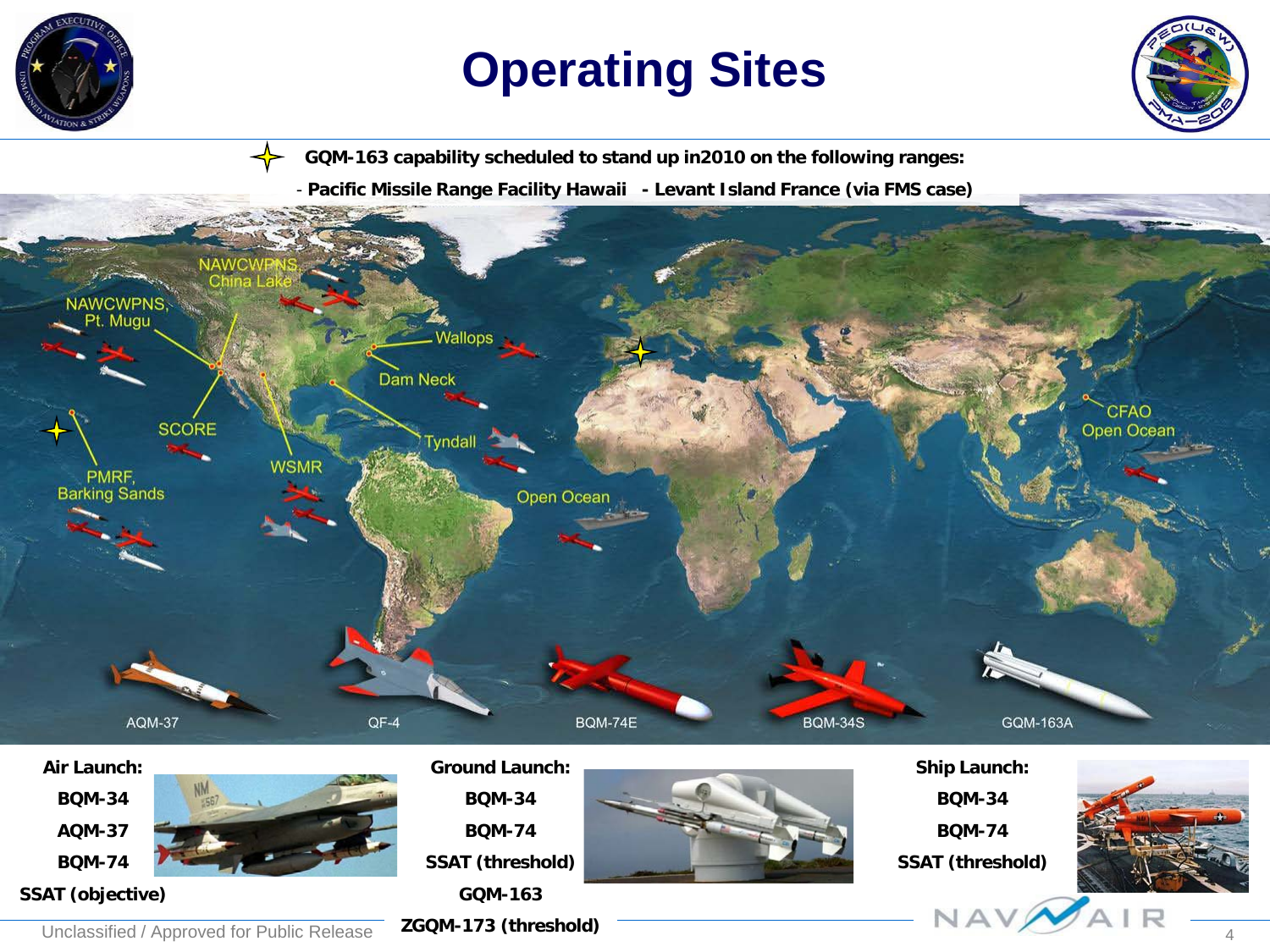![](_page_4_Picture_0.jpeg)

### **GQM-163A Supersonic Sea Skimming Target**

![](_page_4_Picture_2.jpeg)

- Prime Contractor: Orbital Sciences Corporation
	- 180 targets total
- Operations to date: 5 (Targets Expended: 8)
	- 6 October 2005 (1)
	- 12 and 13 June 2007 (2)
	- 12 December 2007 (2 as stream raid)
	- 3 December 2008 (1)
	- 18 December 2008 (2 as stream raid)

\*\*\* Next operation anticipated December 2009 (2 as stream raid)

- Developing augmentation to current flight termination system
- Developing Orbital Front End Subsystem (OFES)
- Pacific Missile Range Facility (PMRF) Stand-up (FY10)

GQM-163A meets most Supersonic Sea Skimming test requirements

![](_page_4_Picture_16.jpeg)

![](_page_4_Picture_19.jpeg)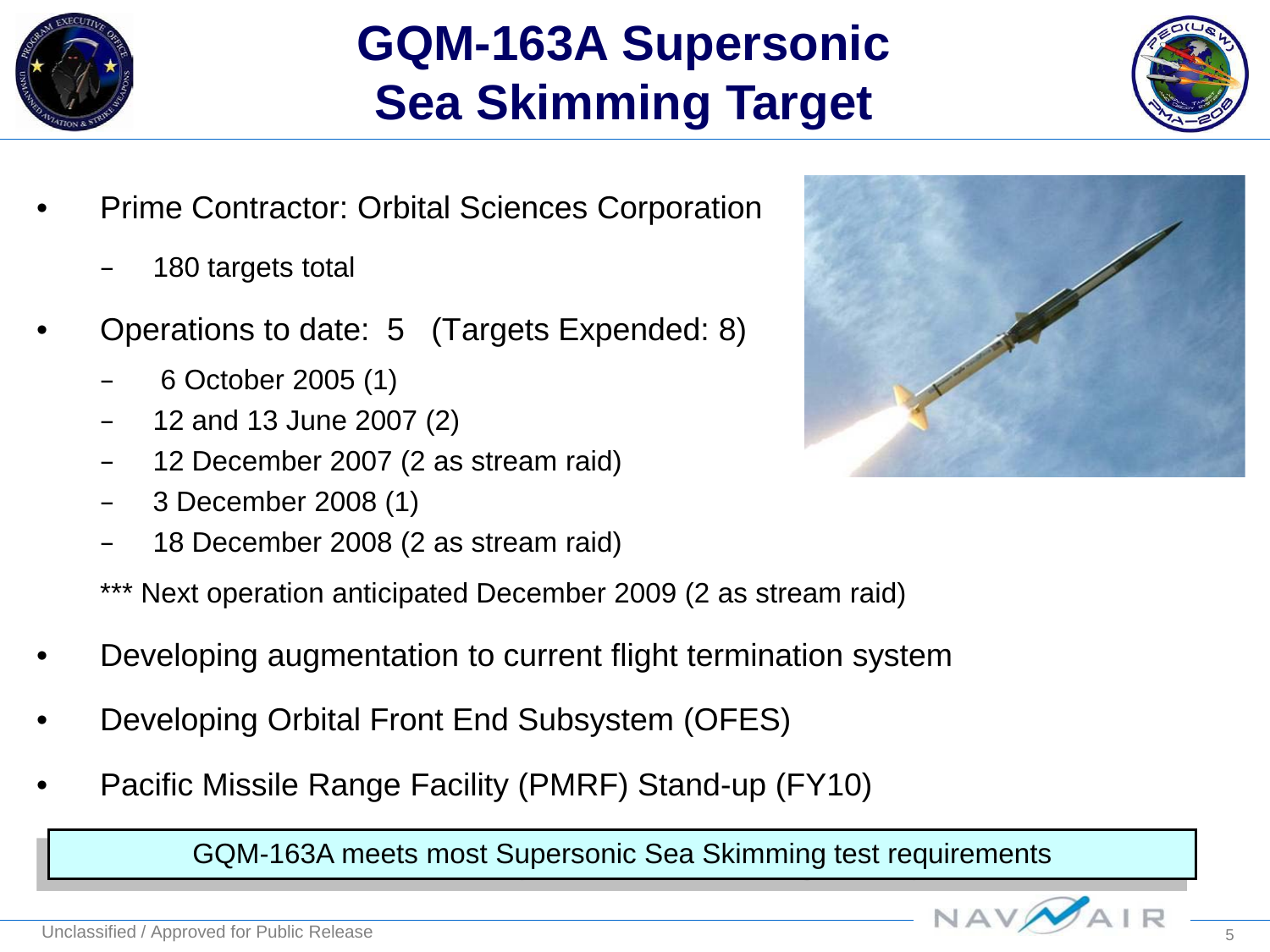### **ZGQM-173A Multi-Stage Supersonic Target (MSST)**

- Prime Contractor: Alliant Techsystems Inc (ATK)
- MSST's purpose is to emulate advanced two-stage ASCMs in support of Air Defense Weapons/Combat Systems T&E events, to include:
	- AEGIS CG Mods, AEGIS DDG Mods, LHA-6, DDG-1000, CVN-21, SSDS, CIWS, RAM Blk 2, SM-6 ERAM, ESSM, SM-2, and JSF
- ACAT IVM Program that directly impacts ACAT I programs
	- The Preliminary Design Review is planned for 2nd quarter 2010
	- The Critical Design Review is planned for 2nd quarter 2011
	- Flight Test commencement is planned for 2nd quarter 2012
- Development effort will lead to follow-on contract for Low Rate Initial Production and Full Rate Production
- Initial Operational Capability planned for 2014

MSST will satisfy the remaining Supersonic Sea Skimming test requirements

![](_page_5_Picture_12.jpeg)

![](_page_5_Picture_13.jpeg)

![](_page_5_Picture_14.jpeg)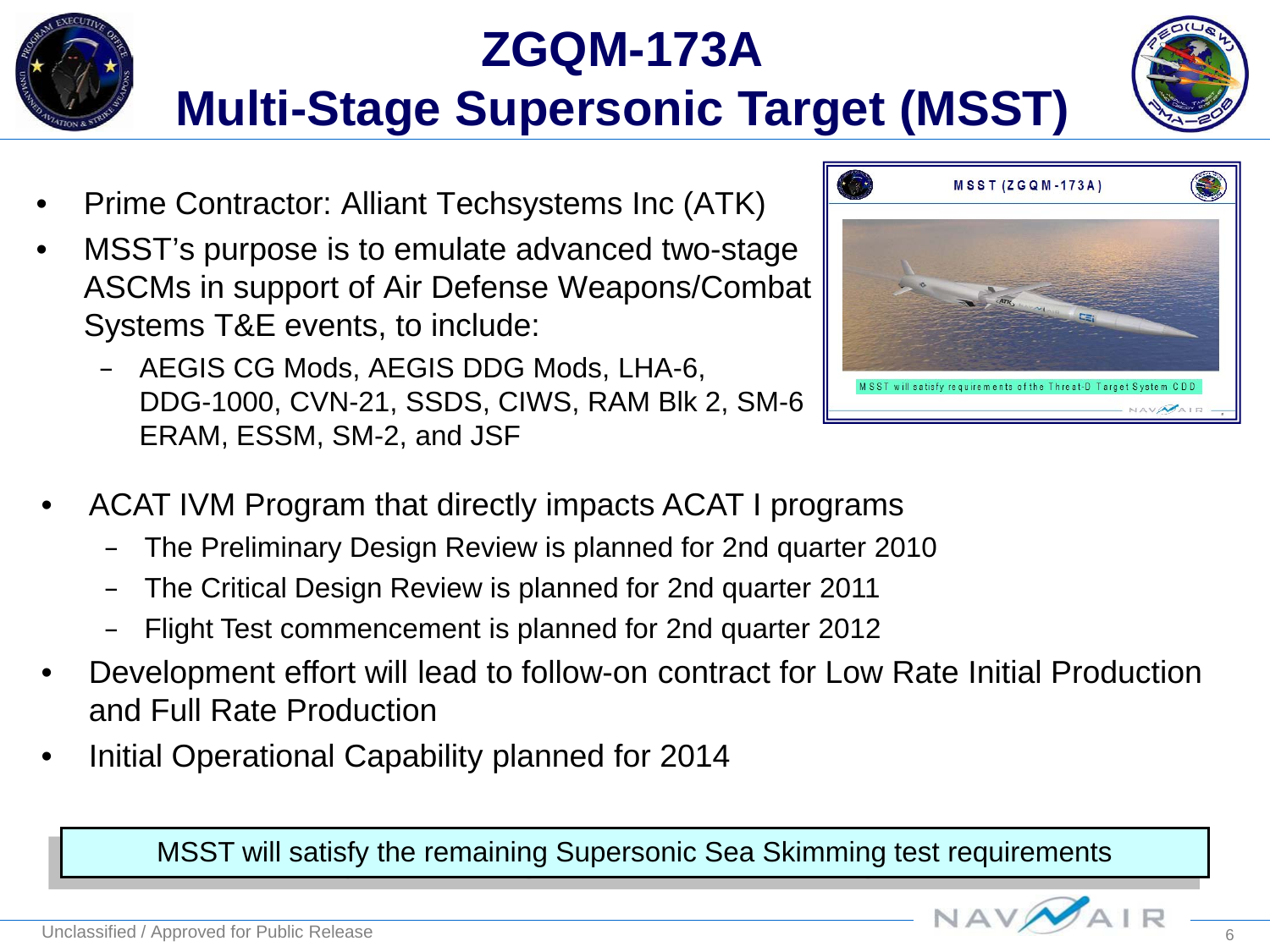![](_page_6_Picture_0.jpeg)

![](_page_6_Picture_1.jpeg)

![](_page_6_Picture_2.jpeg)

- Prime contractor Northrop Grumman
- **Sustainment**
- **Missions** 
	- Low fidelity A/C simulator
	- T&E workhorse special configurations
		- Open Loop Seeker (OLS) integration
	- Launch: ground, ship, air
- Product Improvements
	- UIAU integration fielded Oct 09:
		- Replace existing autopilots with UIAU from BQM-74
		- Common avionics, radar altimeter, Support Equipment with current production BQM-74E
		- Address obsolescence issues
		- Reduced logistics
		- Allows for performance growth if required
		- 25 retrofits planned to support expected operations

Great T&E "Truck" but does not adequately represent many of today's threat ASCMs

**Current Inventory ~ 204 FY06 Ops/Expenditures - 19/2 FY07 Ops/Expenditures - 14/3 FY08 Ops/Expenditures - 12/0 FY09 Ops/Expenditures - 4/1**

![](_page_6_Picture_20.jpeg)

![](_page_6_Picture_22.jpeg)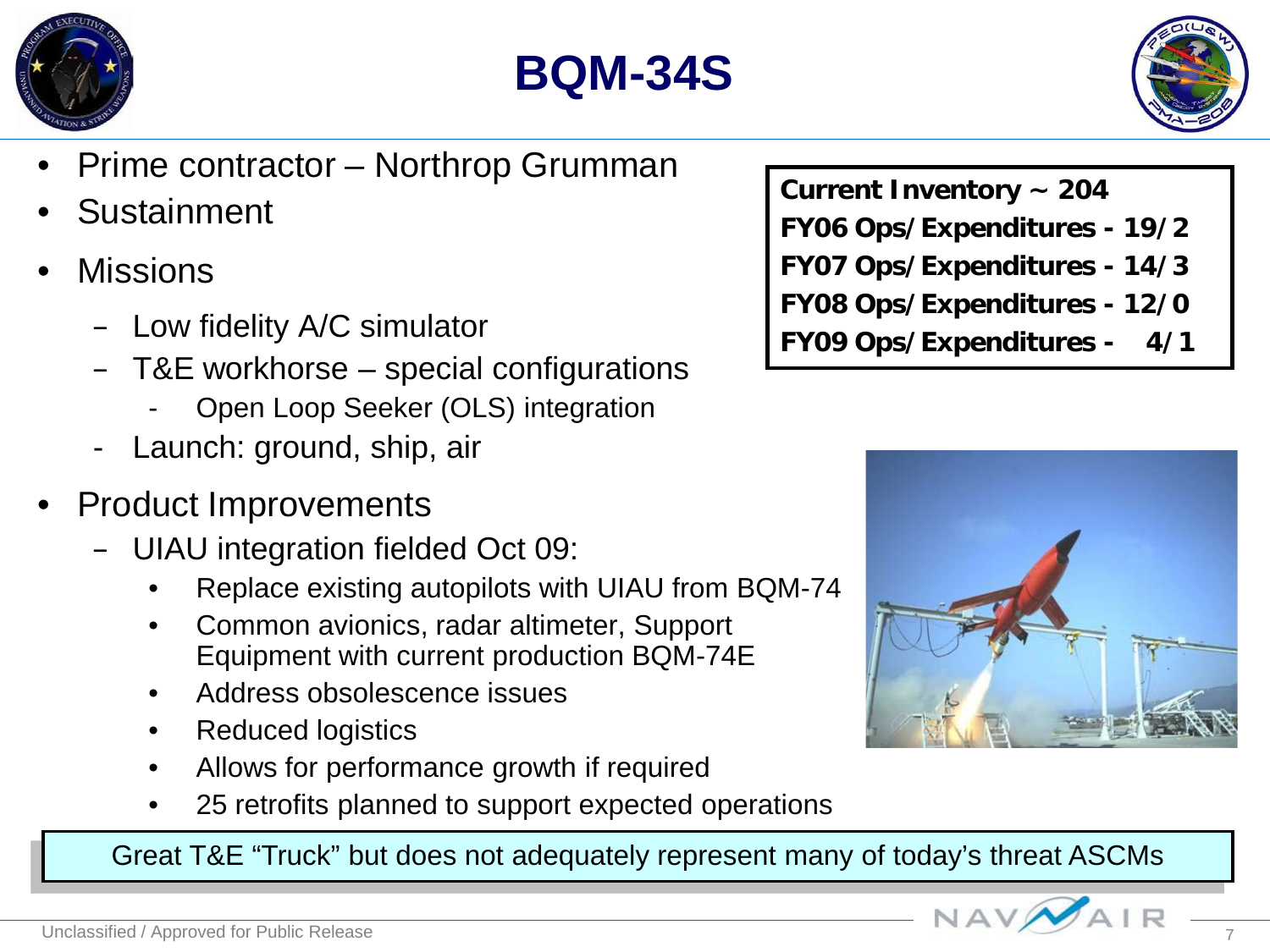![](_page_7_Picture_0.jpeg)

![](_page_7_Picture_1.jpeg)

![](_page_7_Picture_2.jpeg)

- Prime Contractor: Northrop Grumman
- **Production** 
	- Training and T&E workhorse
	- Final procurement FY09
- Missions:
	- High fidelity Anti-Ship Cruise Missile (ASCM) Surrogate
	- Low-fidelity A/C simulator
	- Launch: ground, ship, air
- Product improvements
	- Programmable semi-autonomous navigation
		- Selectable Lost Carrier Sensitivity from waypoint to waypoint
		- Return to Recovery Area
		- Planned fielding FY10

![](_page_7_Picture_16.jpeg)

![](_page_7_Picture_17.jpeg)

Target still adequately represents many but not all threat ASCMs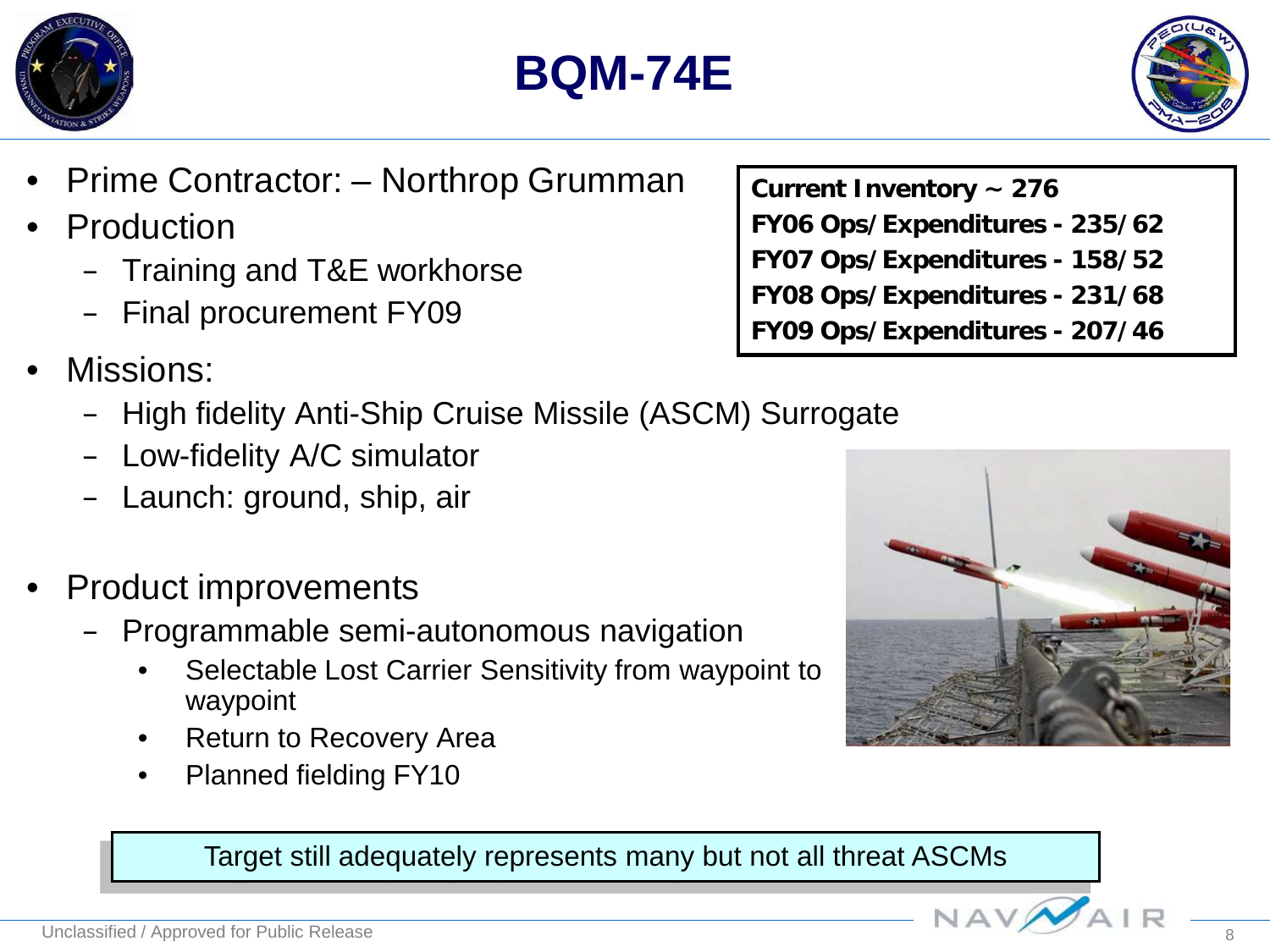![](_page_8_Picture_0.jpeg)

![](_page_8_Picture_2.jpeg)

- BQM-34 and BQM-74 no longer represent all modern subsonic threats
- Both targets will be out of production, potential target gap
- Previous attempts to replace were unsuccessful (1999-2007)
- JHU/APL Sensitivity Study completed Apr 2008
	- Identified key performance attributes required for combat systems testing
	- Determined threat equivalency boundaries for key performance attributes
	- Determined that existing Navy subsonic targets could not be modified to achieve needed performance attributes
- Study accepted by stakeholders (OSD(DOT&E), ASN(IWS), PEO(IWS), and OPNAV N43/N91 sponsors as Analysis of Alternatives (AoA)

SSAT Capabilities Development Document (CDD) to be approved Nov 2009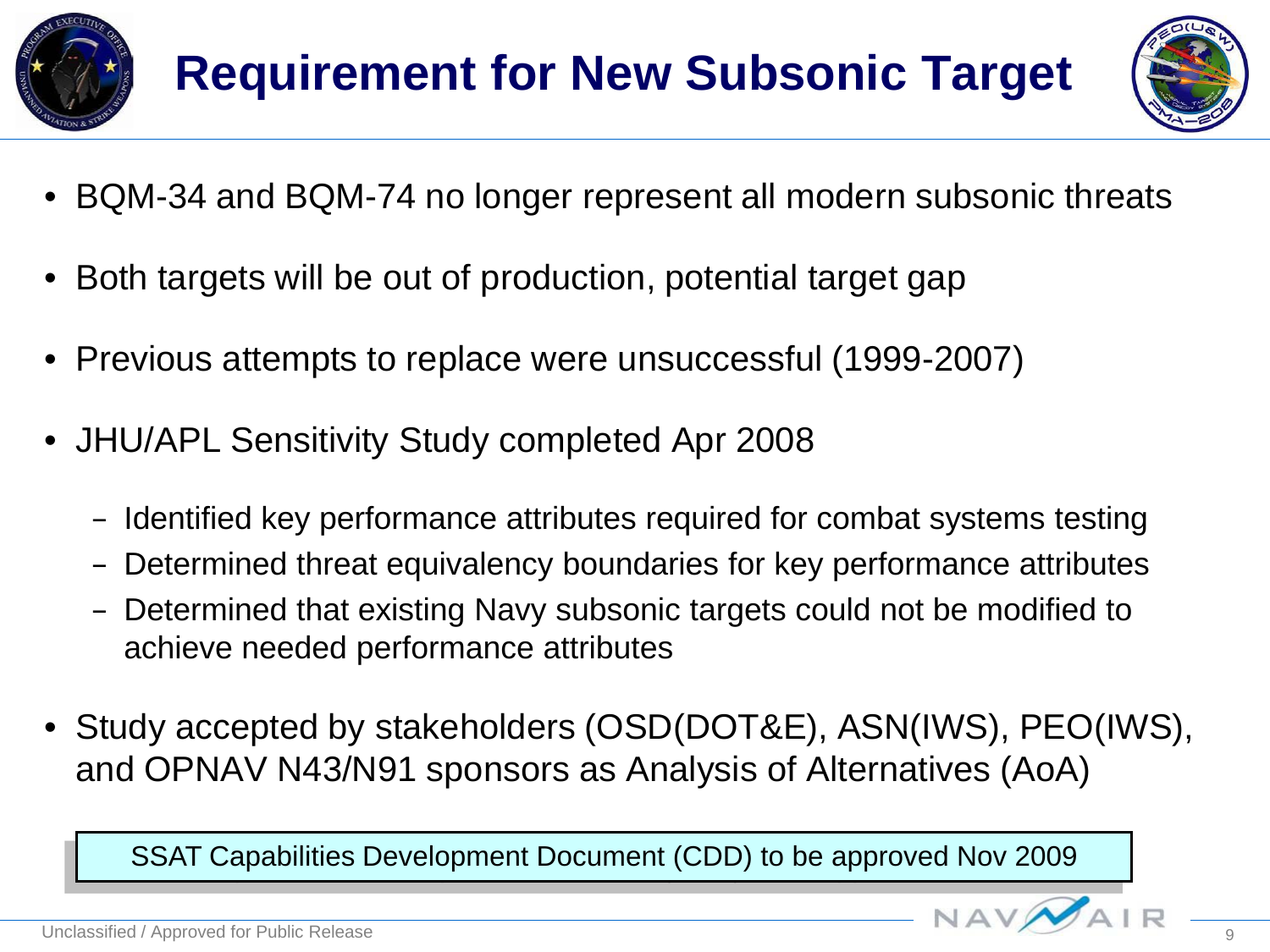![](_page_9_Picture_0.jpeg)

### **Subsonic Aerial Target (SSAT) Acquisition Approach**

![](_page_9_Picture_2.jpeg)

- Strategy is to have industry modify an existing subsonic target to achieve Navy SSAT requirements rather than develop from scratch
- Request For Information (RFI) for Development released Jun 2008 to gain insight into industry perspective
- Industry Day conducted Oct 2008
- Draft RFP released Jul 2009
- Pre-solicitation conference 8 Oct 2009
- Final RFP ready for release (after CDD approval) for full and open competition to support contract award in 4th quarter FY10
- Contract for engineering/manufacturing development, two priced production options and contractor logistics support options

Full and Open Competition

![](_page_9_Picture_12.jpeg)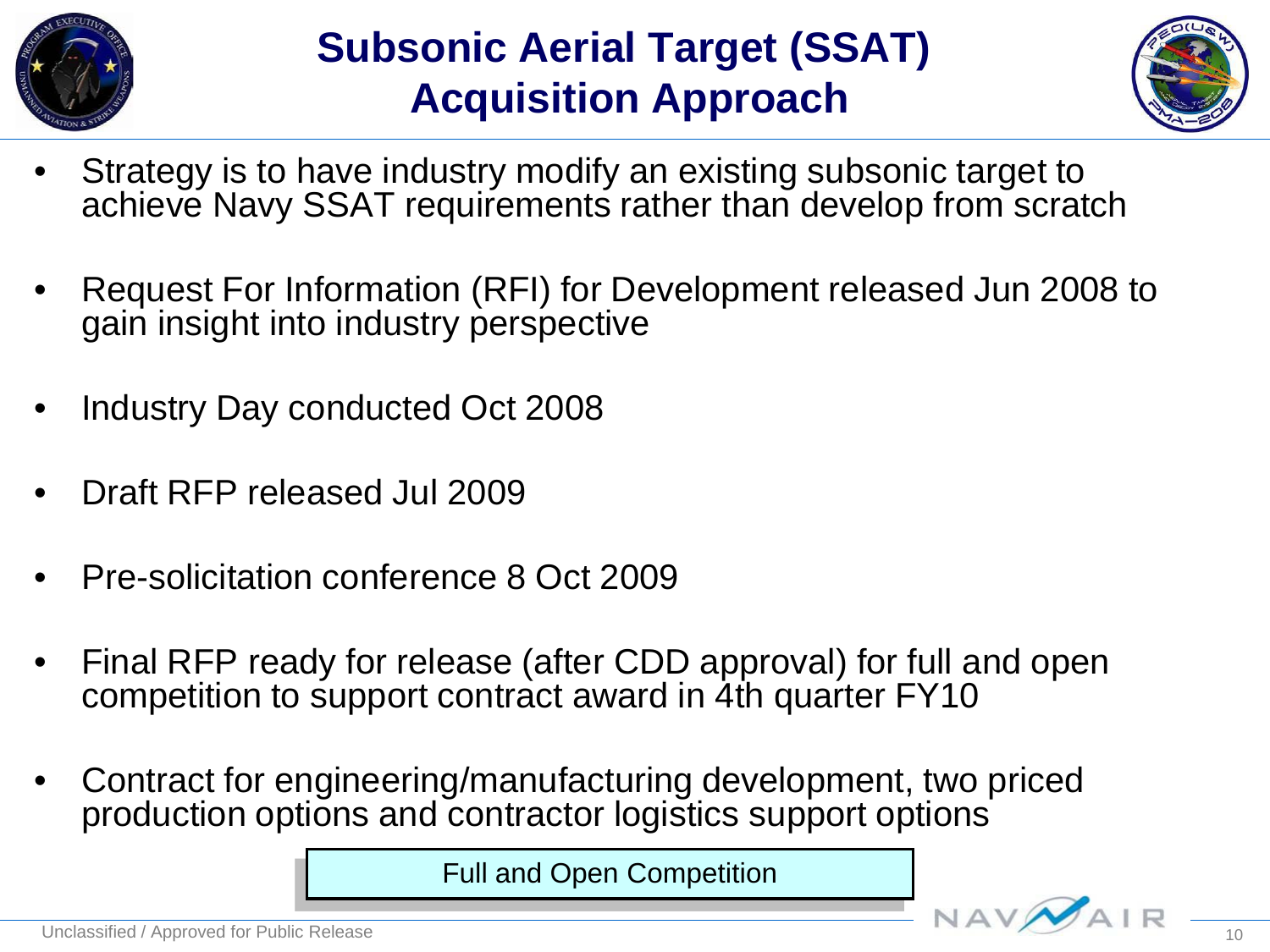![](_page_10_Picture_0.jpeg)

### **Full Scale QF-4/QF-16**

![](_page_10_Picture_2.jpeg)

- QF-4 Air Force led program
	- Operating at Tyndall & White Sands Test Ranges
	- Air Force existing contract runs thru Lot 15 (FY09)
		- Navy procures 5 FY09, 3 FY10
	- Air Force plans to award new contract in FY10
	- Procurements from FY10 will deliver FY12
- AST QF-16 Air Force led program
	- Replacement for the QF-4
	- Navy providing requirement inputs and funding to Air Force
	- Navy participating in TEMP development and Source Selection
	- Contract Award anticipated 3rd quarter FY10
	- IOC 3rd quarter FY15

Source Selection process in-work

![](_page_10_Picture_16.jpeg)

![](_page_10_Picture_17.jpeg)

![](_page_10_Picture_18.jpeg)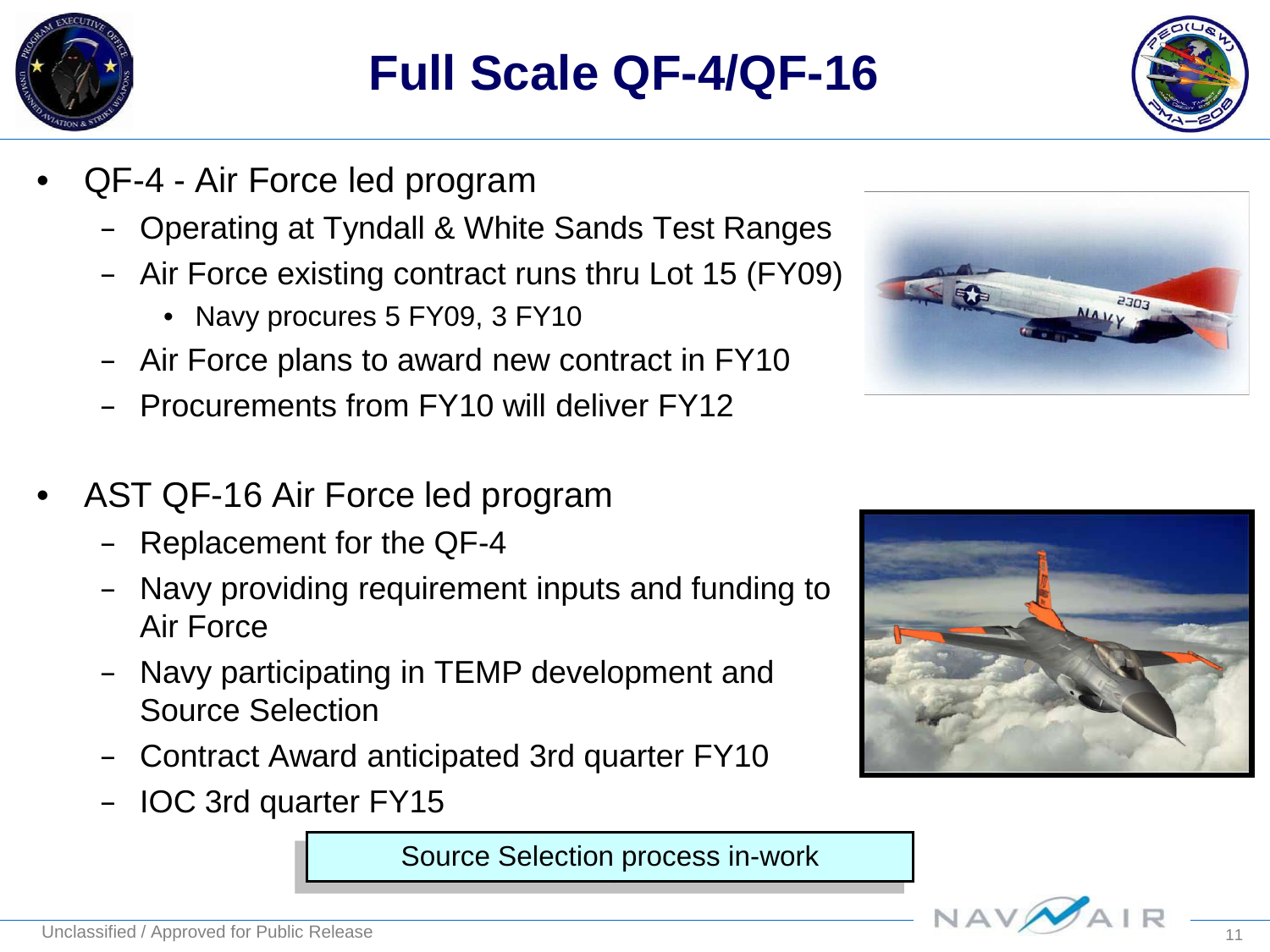![](_page_11_Picture_0.jpeg)

![](_page_11_Picture_2.jpeg)

- Navy identified need for a threat representative training MLT to replace QLT-1C
- MLT program transferred from PMA-205 to PMA-208 2007
- Navy leveraged the Shootable Remote Threat Ground Target (SRTGT) OSD T&E demonstration initiative to refine requirements, prototypes filling gap until MLTs procured competitively
- MLT acquisition approach:
	- Planning for full and open competition to purchase commercial system
	- Completed a requirements study Jun 09
	- RFI released Aug 09 (solicitation #N00019-09-RFI-0235)
	- Requirement defined in Target Capability Document (TCD) signed Sep 09
	- Designated as Abbreviated Acquisition Program (AAP) in Sep 09
	- Draft RFP planned release late CY09
	- Contract award expected 3rd quarter FY10 for 60-120 targets

Planning to release a draft RFP late 2009

![](_page_11_Picture_16.jpeg)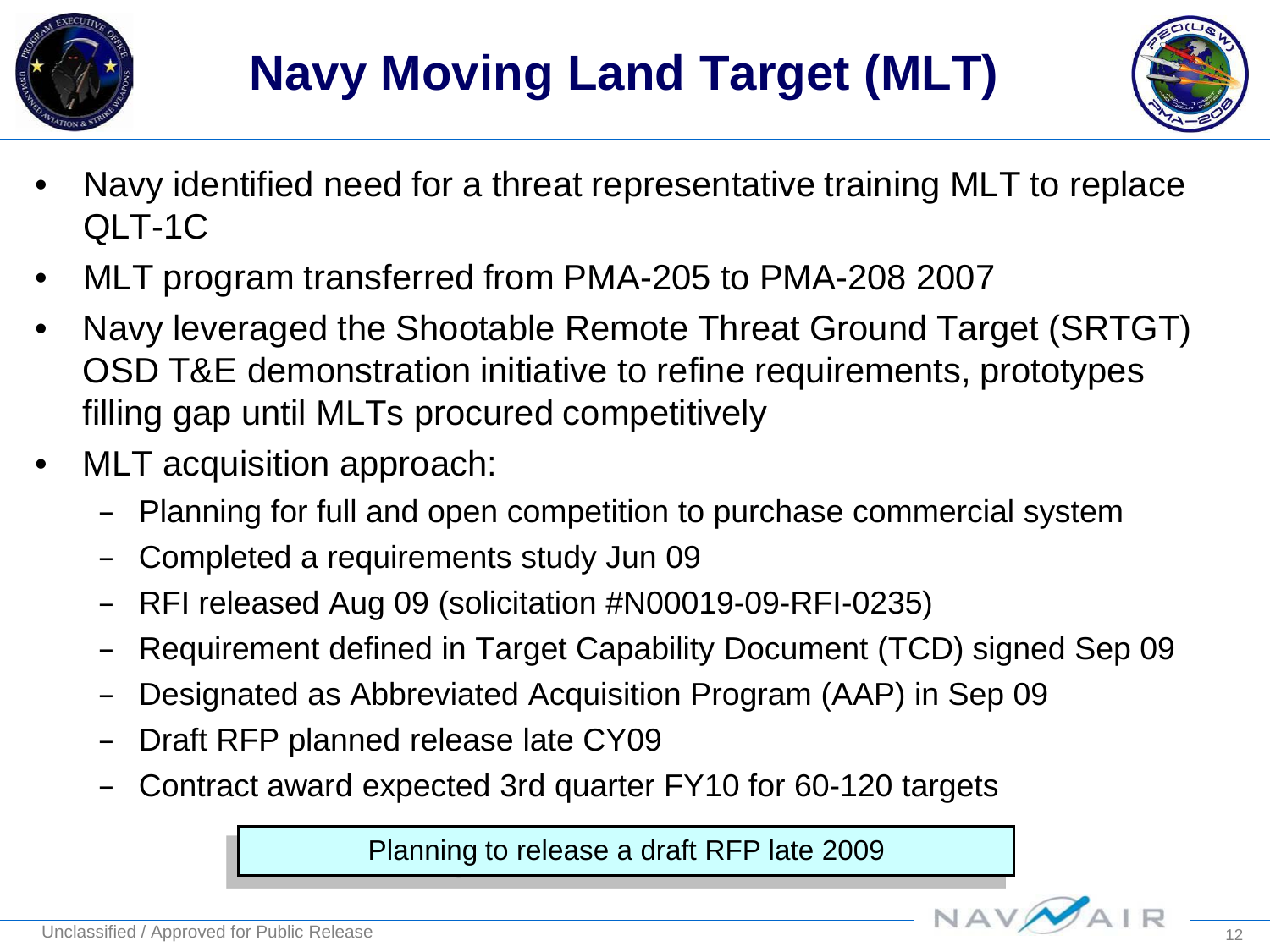![](_page_12_Picture_0.jpeg)

## **System for Naval Target Control (SNTC)**

![](_page_12_Picture_2.jpeg)

- SNTC
	- Prime Micro Systems, Inc
	- Controls BQM-74/34 aerial targets & seaborne targets
	- UHF 435–450 MHz
	- 200 nmi line of sight
	- 330 nmi via Relay
	- Supports Training and T&E
- Next Target Control System
	- Draft Initial Capabilities Document (ICD) complete
	- Analysis of Alternatives in progress

![](_page_12_Picture_13.jpeg)

Requirements analysis effort in work to document long term target control needs

![](_page_12_Picture_15.jpeg)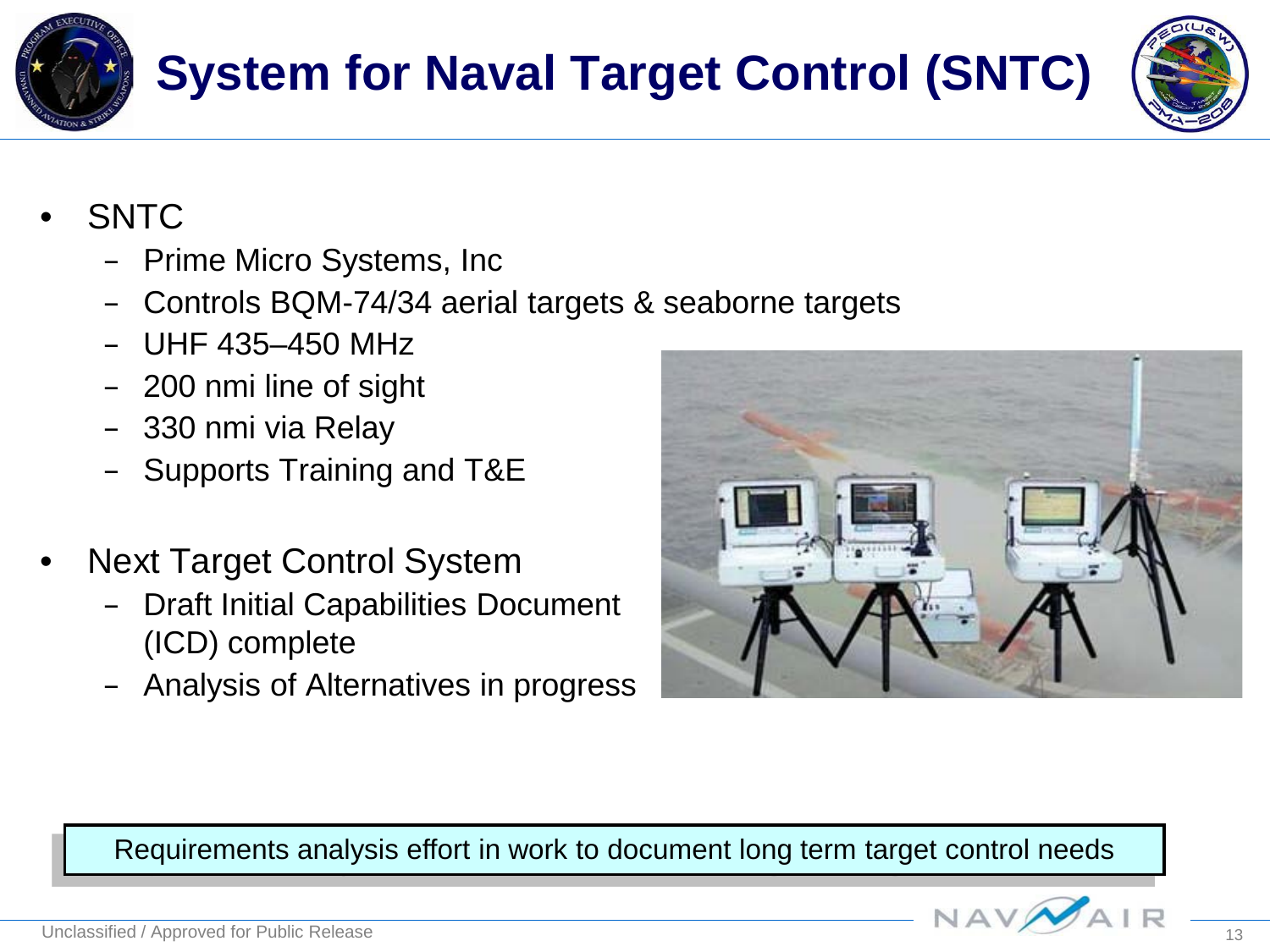![](_page_13_Picture_0.jpeg)

### **Foreign Military Sales**

![](_page_13_Picture_2.jpeg)

#### **Description**

- PMA-208 Hardware Case
	- USN is reimbursed for Targets & Equipment expended from USN inventory in support of international operations on US ranges
- Range Services Case
	- Separate FMS Case to fund target presentation at US Range
- Presentations on OCONUS Ranges
	- Target presentations performed on foreign range
	- France: GQM-163A

![](_page_13_Picture_11.jpeg)

#### **Background**

- PMA-208 manages 8 active cases / 1 Lease Agreement – 8 countries / Case Values Total: \$ 33M
- OCONUS FMS deliveries:
	- FR-P-LGV; 1 GQM-163A to France in CY10
- Typical FMS Range Sites
	- NAWCWD Pt. Mugu/China Lake, CA
	- PMRF Barking Sands, HI
	- NAWCAD Wallops Island, VA

Australia / AT-P-LAH pending case closure Canada / CN-P-LFG pending case closure France / FR-P-LGV \$12,105,299 GQM-163A (1) Germany / GY-P-LFJ  $$ 1,763,630$  BQM-74E/34 (4-5) Netherlands /NE-P-LGA \$ 2,970,090 BQM-74E/34 (5-7) Norway / NO-P-LAU \$ 3,605,000 BQM-74E (5-7) Portugal / PT-P-LCO \$ 1,200,000 BQM-74E (3-4) UK / UK-P-LIV \$ 4,936,394 AQM-37C (5)

/ CN-P-LIH \$ 6,809,638 BQM-74E/34 (10-15) / FR-P-ZAI \$ 73,616 MK7 lease (1) **\$33,463,667** 

#### **Country / Cases Total Case Value Product (Quantity)**

#### 8 active cases valued at over \$33M

![](_page_13_Picture_26.jpeg)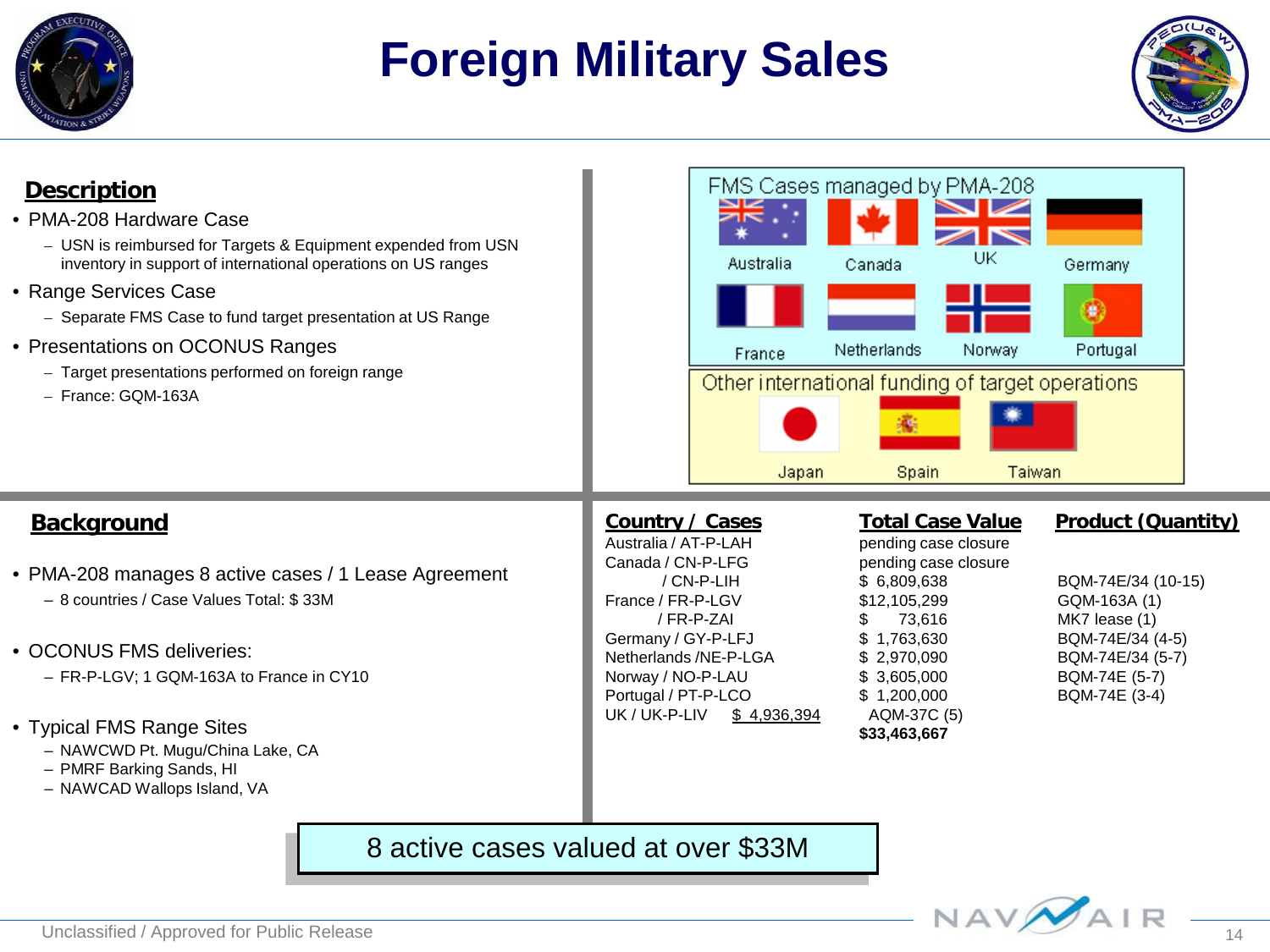![](_page_14_Picture_0.jpeg)

### **Target System Challenges**

![](_page_14_Picture_2.jpeg)

### **Evolution of the threats**

- Supersonic dive
- Anti-ship ballistic cruise missile
- Asymmetric threats
- Enhanced threat capability
- Constant formal coordination with Operational and Intelligence communities

### **Programmatic**

- Meeting evolving requirements more extensive and accurate representation of threat
- Reconfiguration, reuse, and versatility
- Cost control acquisition & operations
- **Obsolescence**
- Inventory management

A critical enabler to the successful development & fielding of future Naval combatants and their associated defensive weapons systems . . .

### *"Just Targets"*

![](_page_14_Picture_18.jpeg)